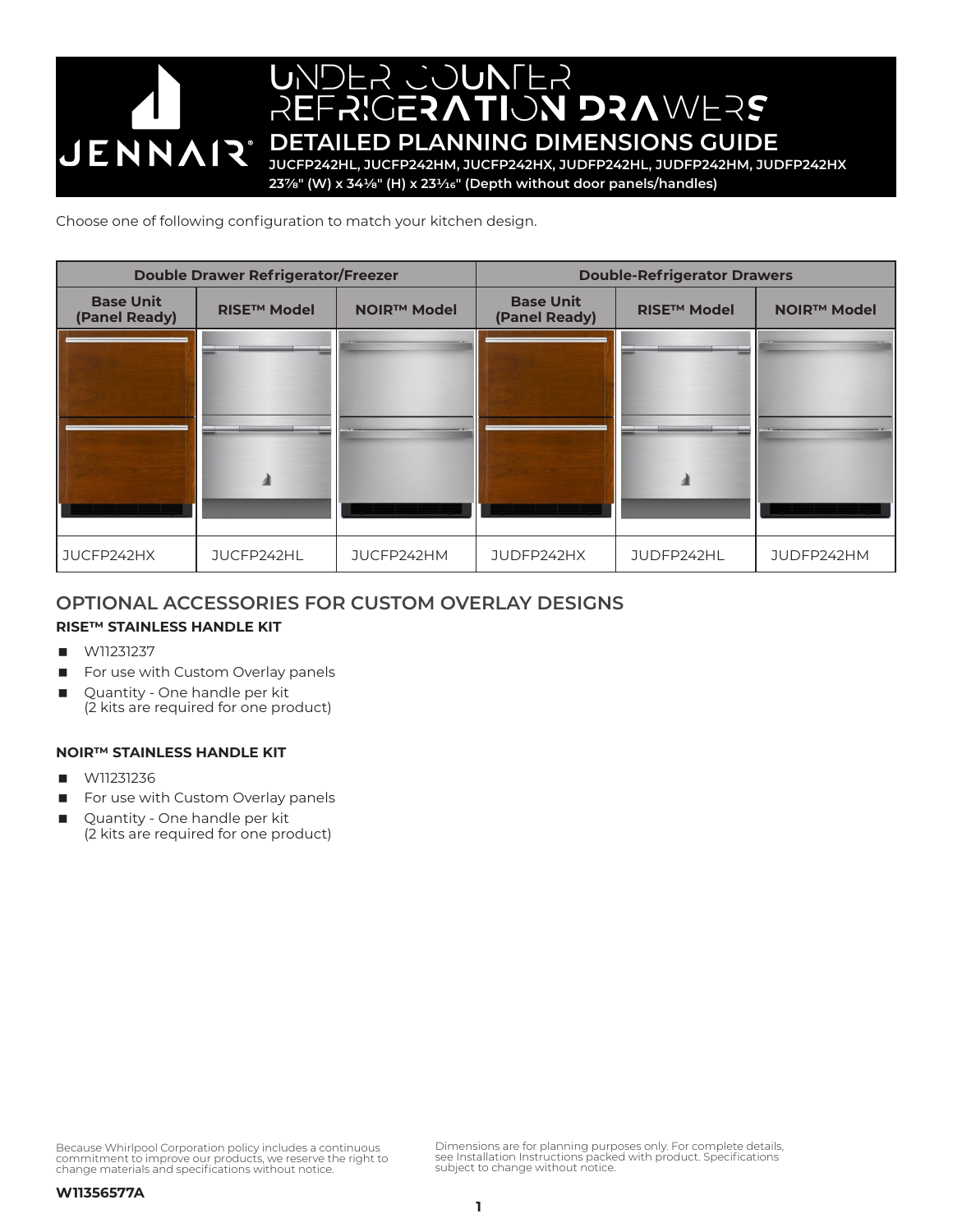

# UNDER COUNTER REFRIGERATION DRAWERS

**DETAILED PLANNING DIMENSIONS GUIDE JUCFP242HL, JUCFP242HM, JUCFP242HX, JUDFP242HL, JUDFP242HM, JUDFP242HX**

**237/8" (W) x 341/8" (H) x 231/16" (Depth without door panels/handles)**

## **PRODUCT DIMENSIONS**



**RISE™/NOIR™ (TOP VIEW) Panel Ready (TOP VIEW)**

\*Add 3/4" (1.9 cm) to the height dimension when leveling legs are fully extended. \*\*For custom panel models, this will vary.

Because Whirlpool Corporation policy includes a continuous<br>commitment to improve our products, we reserve the right to<br>change materials and specifications without notice.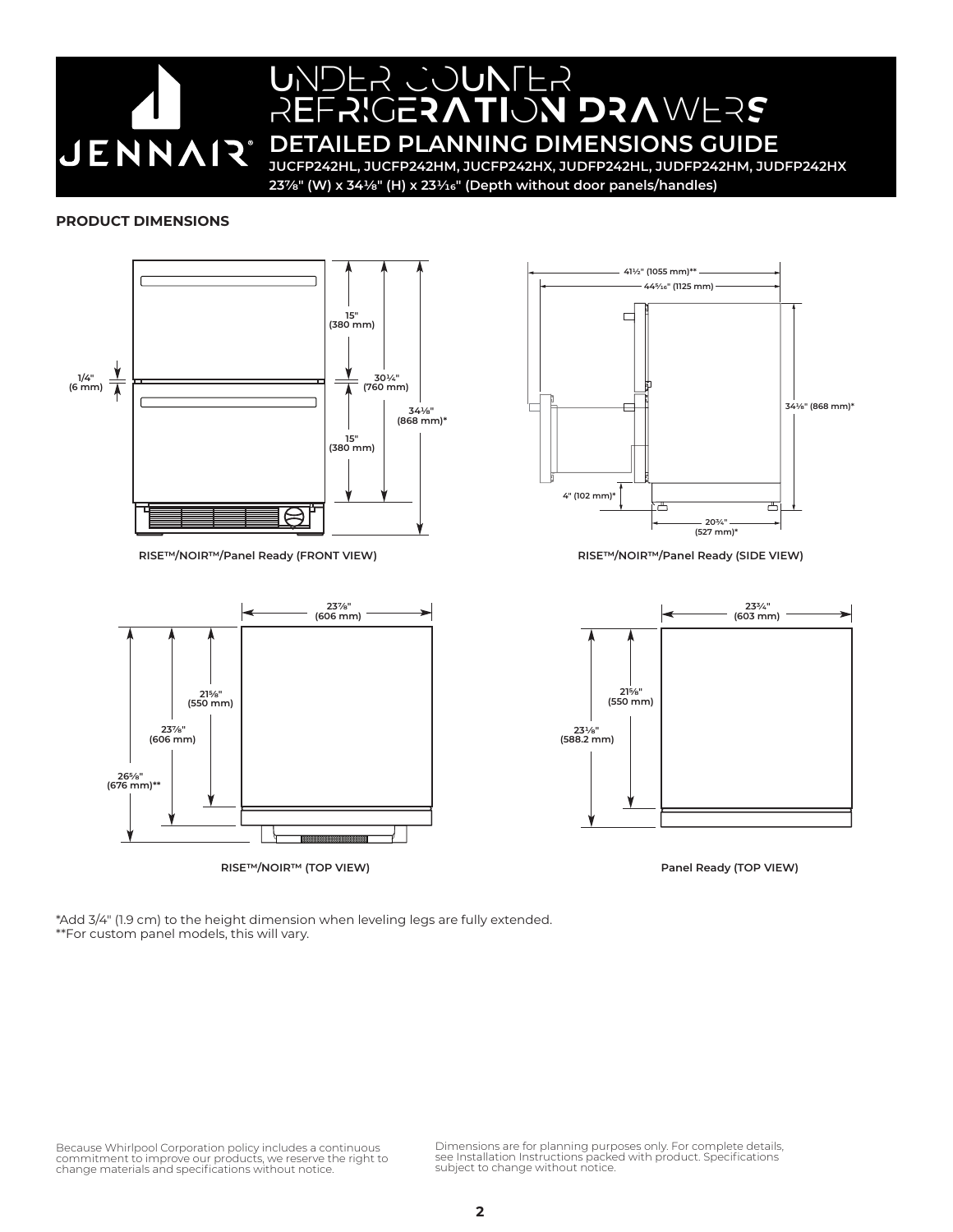

# UNDER COUNTER REFRIGERATION DRAWERS **JENNAIR** DETAILED PLANNING DIMENSIONS GUIDE

**JUCFP242HL, JUCFP242HM, JUCFP242HX, JUDFP242HL, JUDFP242HM, JUDFP242HX 237/8" (W) x 341/8" (H) x 231/16" (Depth without door panels/handles)**

#### **OPENING DIMENSIONS**



## **ELECTRICAL REQUIREMENTS**



**Failure to follow these instructions can result in death, fire, or electrical shock.**

A 115 V, 60 Hz, AC only, 15 A or 20 A fused, grounded electrical supply is required. It is recommended that a separate circuit serving only your refrigerator be provided. Use an outlet that cannot be turned off by a switch. Do not use an extension cord.

Because Whirlpool Corporation policy includes a continuous commitment to improve our products, we reserve the right to change materials and specifications without notice.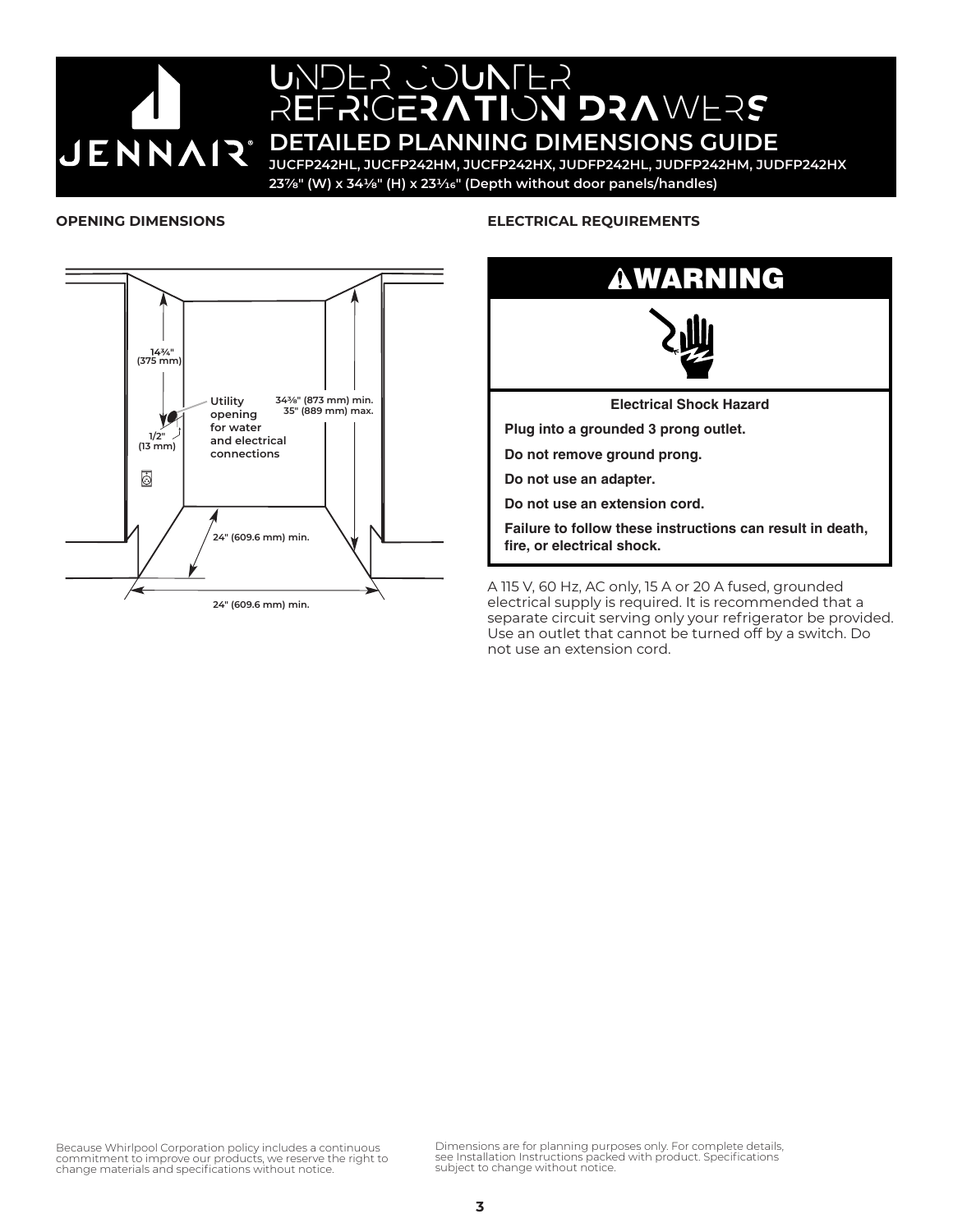

# UNDER COUNTER REFRIGERATION DRAWERS

**JENNAR** TETAILED PLANNING DIMENSIONS GUIDE

**JUCFP242HL, JUCFP242HM, JUCFP242HX, JUDFP242HL, JUDFP242HM, JUDFP242HX 237/8" (W) x 341/8" (H) x 231/16" (Depth without door panels/handles)**

## **LOCATION REQUIREMENTS**



For the refrigerator to be flush with the front of the base cabinets, remove any baseboards or moldings from the rear of the opening.

Flooring under product must be at the same level as the room. If the floor of the opening is not level with the kitchen floor, shim the opening to make it level with the kitchen floor.

#### **WATER SUPPLY REQUIREMENTS**

A cold water supply with water pressure of between 30 psi and 120 psi (207 kPa and 827 kPa) is required to operate ice maker. If you have questions about your water pressure, call a licensed, qualified plumber.

## **REVERSE OSMOSIS WATER SUPPLY**

**IMPORTANT:** The pressure of the water supply coming out of a reverse osmosis system going to the water inlet valve of the refrigerator needs to be between 30 psi and 120 psi (207 kPa and 827 kPa).

If a reverse osmosis water filtration system is connected to your cold water supply, the water pressure to the reverse osmosis system needs to be a minimum of 40 psi to 60 psi (276 kPa to 414 kPa).

If the water pressure to the reverse osmosis system is less than 40 psi to 60 psi (276 kPa to 414 kPa):

- Check to see whether the sediment filter in the reverse osmosis system is blocked. Replace the filter if necessary.
- Allow the storage tank on the reverse osmosis system to refill after heavy usage.

If you have questions about your water pressure, call a licensed, qualified plumber.

Because Whirlpool Corporation policy includes a continuous commitment to improve our products, we reserve the right to change materials and specifications without notice.